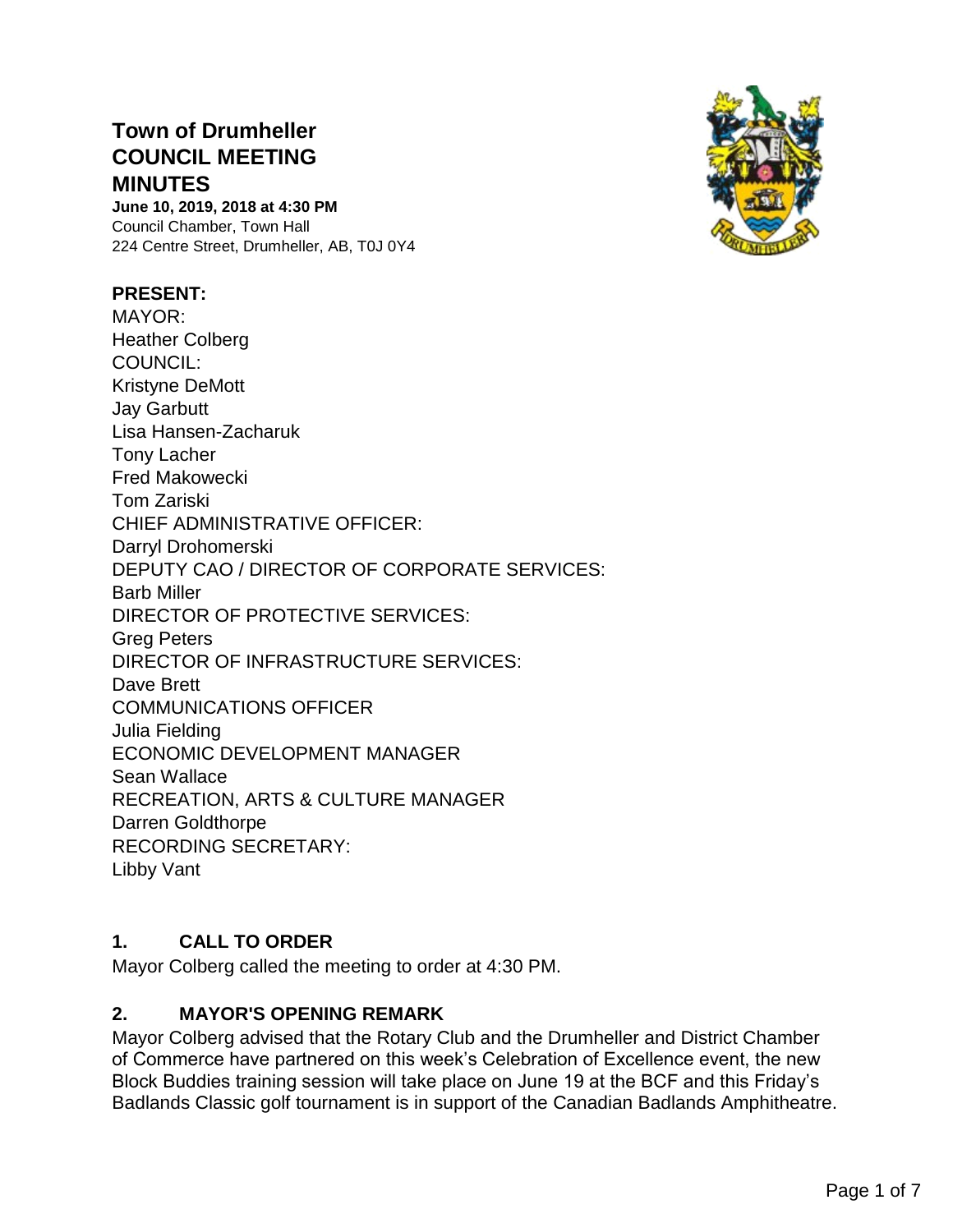## **3. ADOPTION OF AGENDA**

**MO2019.109** Hansen-Zacharuk, Garbutt moved to approve the agenda as presented. Carried.

### **4. MINUTES**

#### **4.1. ADOPTION OF REGULAR COUNCIL MEETING MINUTES**

4.1.1. Regular Council Meeting Minutes of May 27, 2019

**MO2019.110** Zariski, Garbutt moved to approve the Regular Council Meeting minutes for May 27, 2019 as presented. Carried.

### **4.2. MINUTES OF MEETING PRESENTED FOR INFORMATION**

### **4.3. BUSINESS ARISING FROM THE MINUTES**

#### **5. DELEGATIONS**

5.1. Medical First Responders - Alberta Health Services - John Hein John Hein, Lyle McKellar and Lisa Edwardson of Alberta Health Services provided an overview of the Medical First Responders (MFR) program and highlighted the following:

- the MFR program's role is to support local First Responders
- **E** MFR is offered preventionally and AHS sees great value in
- enrolment in the MFR program is voluntary and each municipality can decide what the level of care will be
- **•** In some communities the Fire Chief wants responders to attend every call; in others they do not want to overtax or strain their volunteers - the MFR can work with the community to determine what level of response best suits their needs
- Most communities operate at standard level
- **There are Seven (7) Pillars of Support:** 
	- Medical Oversight
	- Medical Control Protocols
	- Patient Care Records
	- Quality Assurance
	- Skills and Training
	- **Dispatch and Event Lists**
	- MFR Online Portal

In response to a question from Council, J. Hein responded that Drumheller currently has a historic Emergency Response Plan and he has worked with G. Peters to move towards a formal plan that includes the MFR. Currently, only some of the Fire Department members have taken the training and the goal is to have all members trained as MFR's. Discussion took place on our current system of ambulance coverage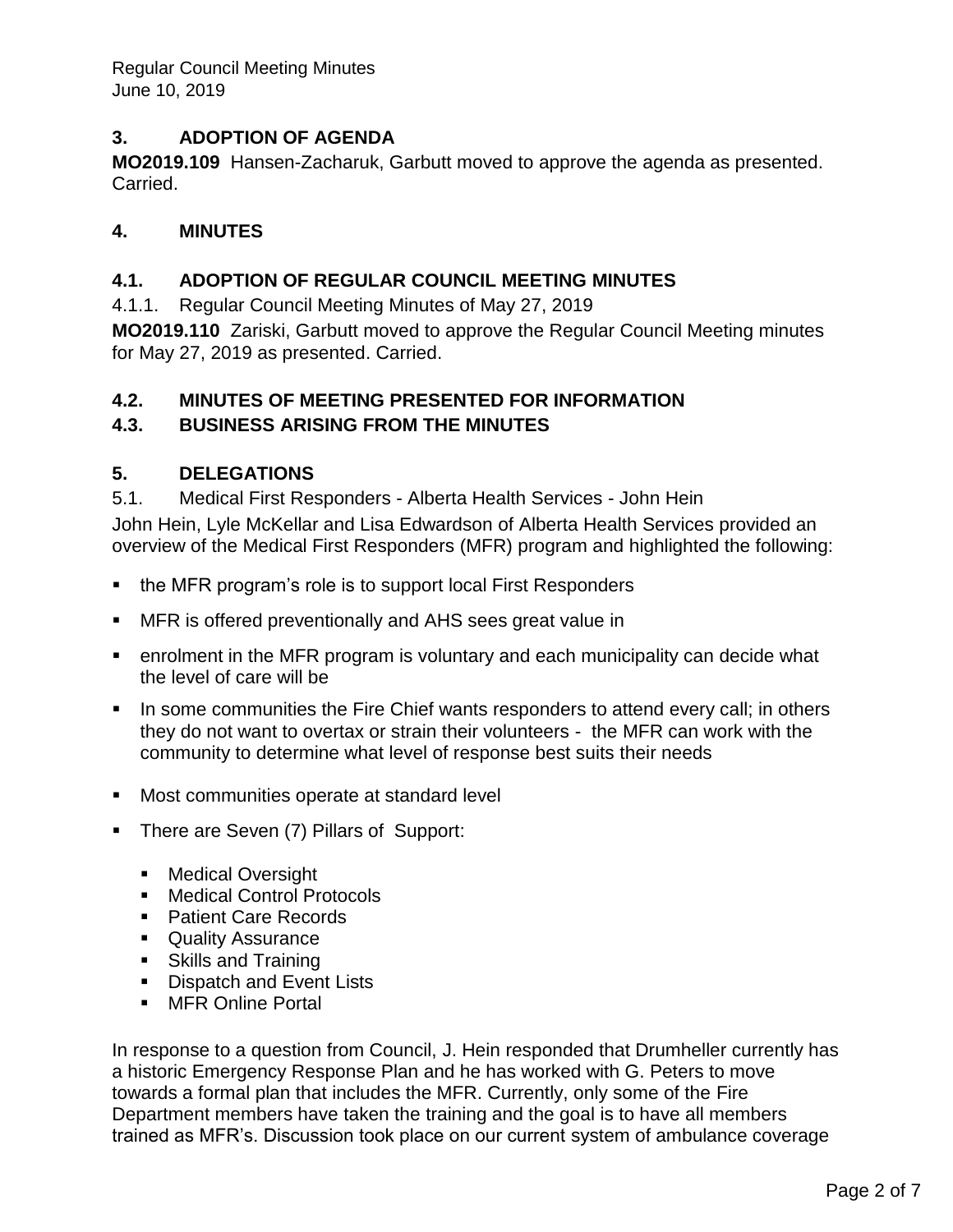and how the MFR program strives to try to increase response times. In response to a question from Council, Fire Chief B. Wade responded that he recommends joining the MFR program, as response times, liability coverage, member training and supplies are main concerns. J. Hein advised that in order to join the MFR program the only thing outstanding is for the CAO to allow the members to go on medical calls - the revised response plan and other components are already in place. He further advised that basic response equipment like oxygen masks and bandages are provided through the municipality so the MFR will reimburse them as the items are used, ideally at the time of a call.

J. Hein advised that so far 265 of the just over 400 Fire Departments in Alberta have enrolled in the program. In response to a question from Council, D. Drohomerski responded that a Request for Decision on this matter will come forward to Council.

#### 5.2. Drumheller Farmers' Market Association

Louise Henrickson and Pat Bagwell of the Alberta Approved Drumheller Farmers' Market Association (DFMA) provided an overview of their request for funding assistance under the Community Assistance grant program. Discussion took place on other sources of funding for the DFMA, the cost of indoor rental space and other kinds of markets in the community. In response to a question from Council, L. Henrickson advised that, in order to maintain their Alberta Approved designation the DFMA must provide items that are 80% you make/ you grow it / you bake it, and other types of markets do not have to adhere to this stipulation. Discussion took place on the number of community vendor vs. those from outside of the valley, the challenge of gaining more vendors, the request for stage facilities for the market, tent size and placement options.

In response to a question from Council L. Henrickson responded that the table rental fees are \$20.00 and \$50.00 for the Christmas markets, and there are usually twenty (20) vendors per market, Discussion took place on the DFMA's non-profit designation, vendor sales, annual donations to Grace House for their assistance with table set up, indoor rental fees and the potential to rent the BCF banquet rooms rather than the field house, and other potential rental venues.

### 5.3. Drumheller Canada Day Parade Committee

John Shoff and Bob Sheddy of the Drumheller Canada Day Parade Committee presented and overview of the history of the Town's Canada Parade, and highlighted the following:

- there is a parade website set up atdrumheller parade.org
- all participants need to register online
- Encouraging everyone to sign up s soon as possible
- all float or vehicle drivers must provide their drivers license and vehicle insurance
- people can sign up as a volunteer along the parade route
- goal is to add some safety components to this year's parade
- there are new rules this year that include:
	- o a requirement for active mufflers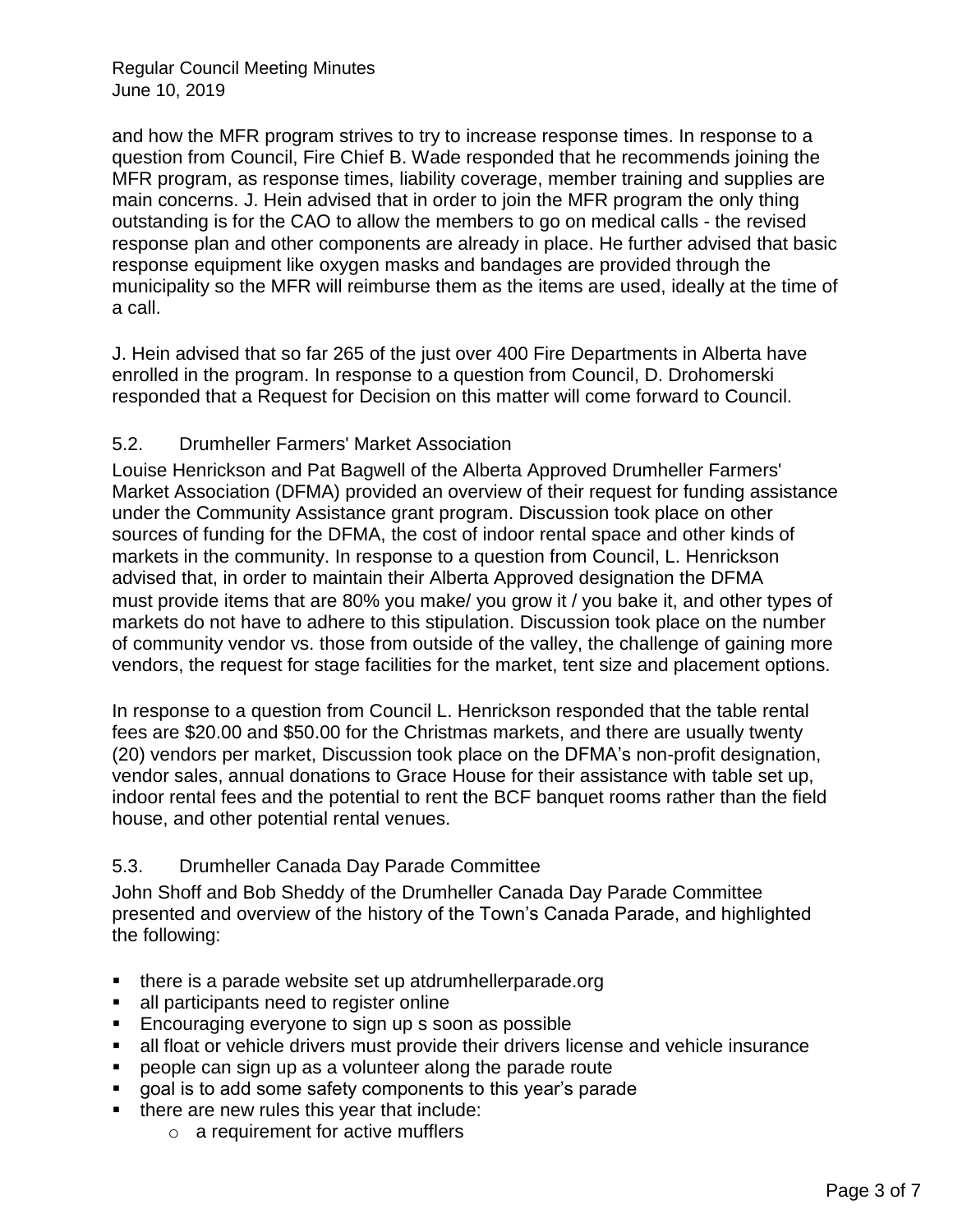- o no excessive noise or loud horns to disrupt the parade for safety reasons for parents to speak to their children, etc.
- $\circ$  if you are on a vehicle or float where your head is higher than 8 feet you have to sit down or wear a helmet or have a guard rail
- o candy hand outs are allowed if the patron is sitting on the curb or standing on the sidewalk - they cannot be in the street
- $\circ$  candy will be in bags on the float for reloading
- o any large floats are vehicles need spotters walking beside them
- $\circ$  spotters will also watch for gaps in the parade traffic and try to alleviate them
- there are currently thirty-eight (38) parade volunteers and we need twelve (12) to make the total fifty (50)

Discussion took place on the use of music in the parade, options to clearly discourage any one from being on the roadways, the RCMP presence on bikes rather than marching as a group to assist with safety. Mayor Colberg advised that, in honour of the Drumheller Fire Department's 100<sup>th</sup> anniversary all participant and spectators are encouraged to wear red on Canada Day.

6:05 PM Mayor Colberg called for a five (5) minute break.

6:11 PM Mayor Colberg called meeting back to order.

### **6. REQUEST FOR DECISION REPORTS**

### **6.1. CAO**

6.1.1. Request for Decision - Community Assistance Policy - Drumheller Farmers Market

D. Drohomerski presented the Request for Decision - Community Assistance Policy for the Drumheller Farmers Market and provided an overview of the request and advised that any requests over \$ 5,000.00 require Council approval. He further advised that the original request was for \$10,000.00 in kind and has since been reduced to \$ 7,200.00 for three components: \$ 2,000.00 for a reduced rental rate at the BCF and \$ 5,200.00 in cash for tents and a storage shed. D. Drohomerski advised that it is Administration's recommendation that council not approve this request as it would create a further deficit on the cash side as only \$ 5,000.00 was approved in the 2019 budget for the Community Assistance program which was earmarked specifically for the Salvation Army. Discussion took place on this matter.

**MO2019.111 Garbutt, Zariski** moved to approve the request for funding from the Alberta Approved Drumheller Farmer's Market under the Community Assistance Program in the amount of \$ 7,200.00.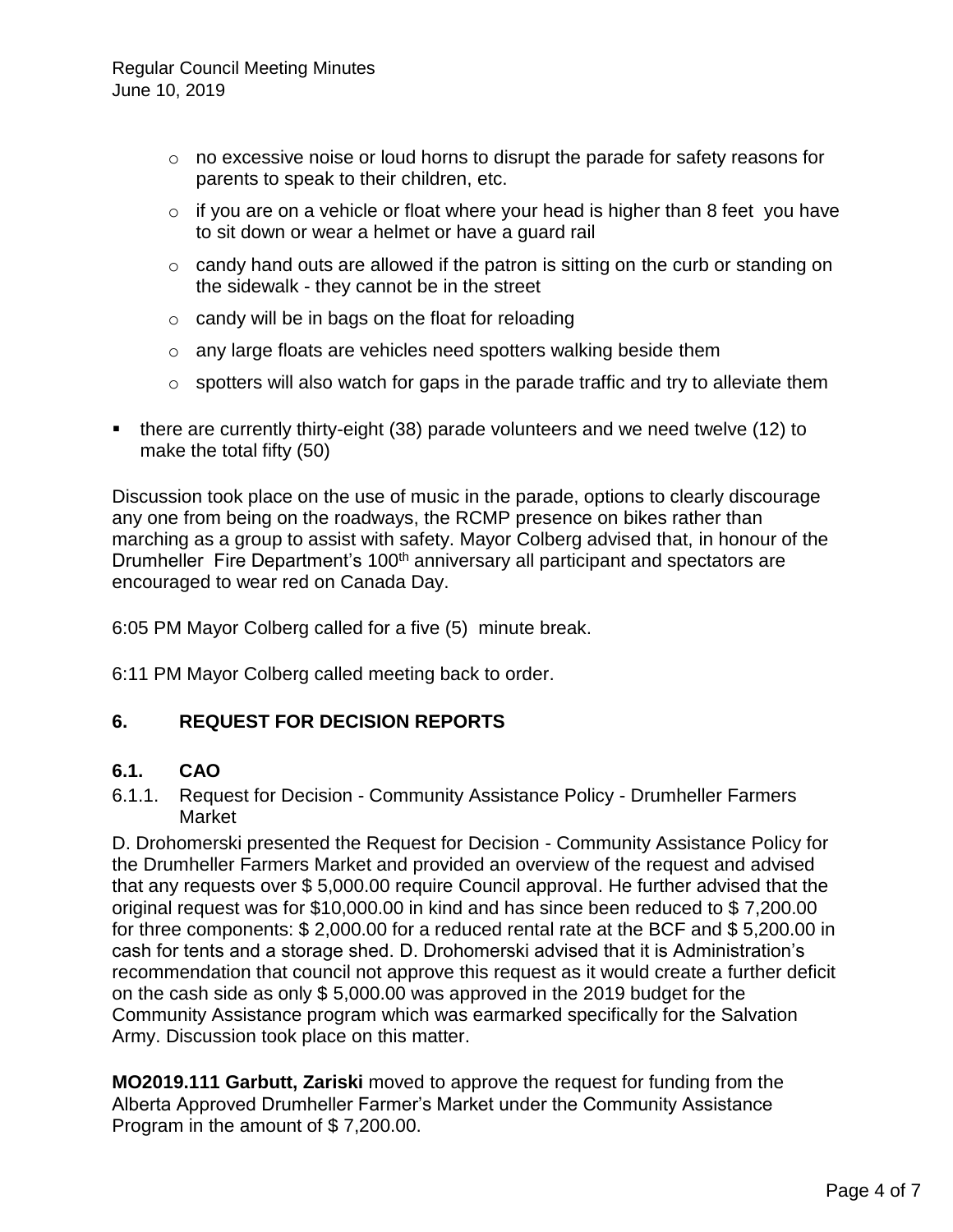**MO2019.112** Zariski, Hansen-Zacharuk moved to table this matter. Carried.

Vote on motion: For: Mayor Colberg, DeMott, Hansen-Zacharuk, Lacher, Makowecki, Zariski Opposed: Garbutt

# **6.2. DEPUTY CAO / DIRECTOR OF CORPORATE SERVICES**

6.2.1. Request for Decision - Auditor Appointment for Year Ending December 31, 2018

B. Miller presented the Request for Decision - Auditor Appointment for Year Ending December 31, 2018 and provided an overview

**MO2019.113** Garbutt, DeMott moved to recognize the merger of Collins Barrow LLP with RSM Canada and appoint RSM as the auditor for the year ending December 31, 2018 for the Town of Drumheller, Drumheller Public Library and the Drumheller and District Solid Waste Management Association. Carried.

# **6.3. DIRECTOR OF INFRASTRUCTURE SERVICES**

6.3.1. Request for Decision - Award for 2019 Road Improvement Program D. Brett presented the Request for Decision - Award for 2019 Road Improvement Program and provided an overview.

**MO2019.114** Hansen-Zacharuk, Zariski moved that the Road Improvement Program 2019 Request for Proposal be awarded to T.J. Paving Ltd. in the amount of \$ 885,104.27 excluding GST. Carried.

Vote on motion: For: Mayor Colberg, DeMott, Garbutt, Lacher, Makowecki Opposed: Hansen-Zacharuk, Zariski

6.3.2. Request for Decision - Award for Brine Heating & Cooling System for Arena D. Brett presented the Request for Decision - Award for Brine Heating & Cooling System for Arena and provided an overview

**MO2019.115** Garbutt, Lacher moved that the Replacement of Brine Heating and Cooling System capital budget be extended by \$20,350.00 to a total of \$ 90,350.00 and that the Replacement of Brine Heating and Cooling System Request for Tender be awarded to Berg Chilling System Inc. for the amount of \$ 90, 350.00 excluding GST. Carried.

6.3.3. Request for Direction - Recycling Options Survey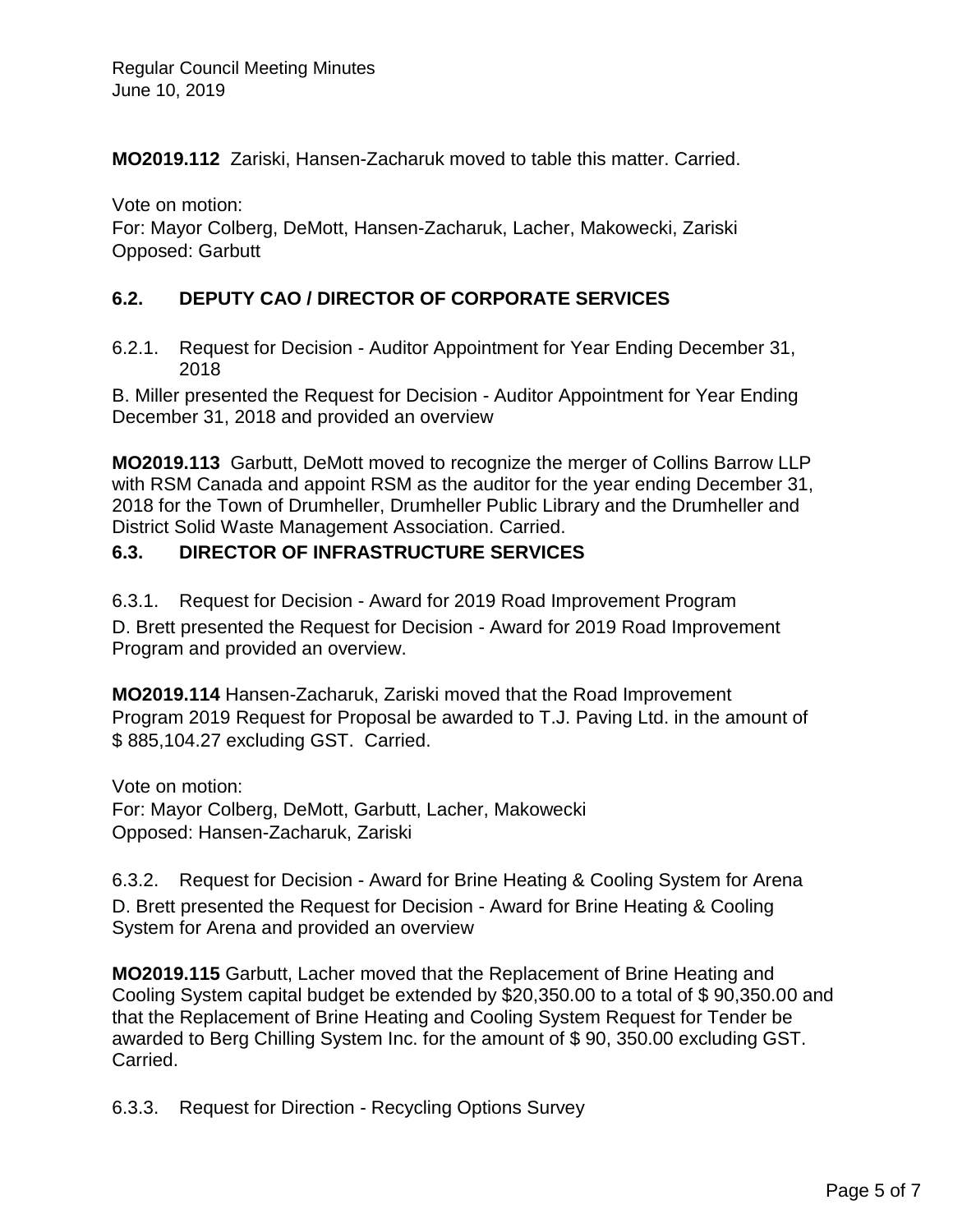D. Brett presented the Request for Request for Direction - Recycling Options Survey and provided an overview and advised that it is Administration's recommendation to continue as is, revisit this matter again in a year's time and begin looking at waste reduction and create a committee for that. Discussion took place on this matter.

**Direction:** Council directed Administration to continue with the current recycling program at this time with the options for enhanced collection being revisited over the next year to determine if there have been changes in the global recyclables market, and to appoint a Waste Reduction Advisory Group to promote waste reduction and zero waste awareness and programs in Drumheller.

# **6.4. DIRECTOR OF EMERGENCY / PROTECTIVE SERVICES**

### **6.5. MANAGER OF ECONOMIC DEVELOPMENT**

### **6.6. COMMUNICATIONS OFFICER**

#### **6.7. REVIEW OF STRATEGIC PRIORITIES**

6.7.1. 2018/2019 Corporate/Organizational & Operational Priorities

6.7.2. Director of Emergency and Protective Services - Fire and RCMP Call Outs G. Peters presented the Fire and RCMP Call Outs for 2019 to-date. Discussion took place on the reduction on the number false alarms, drug enforcement calls and response times. Councillor Hansen-Zacharuk requested that G. Peters provide further information regarding the RCMP response times.

6.7.3. Economic Development Manager - Community Profile / Promotional Piece S. Wallace presented an overview on the Community Profile / Promotional Piece and advised that we are a bit behind on this project. He further advised that he switched software companies to now use Townfolio which will result in an annual cost savings of \$4,000.00. S. Wallace advised that he has previously used this software and was involved in providing input for the program. Bring back date: JULY 8

### **7. PRESENTATION OF QUARTERLY REPORTS BY ADMINISTRATION**

- **8. PUBLIC HEARING TO COMMENCE AT 5:30 PM**
- **9. PUBLIC HEARING DECISIONS**
- **10. UNFINISHED BUSINESS**
- **11. NOTICE OF MOTION**